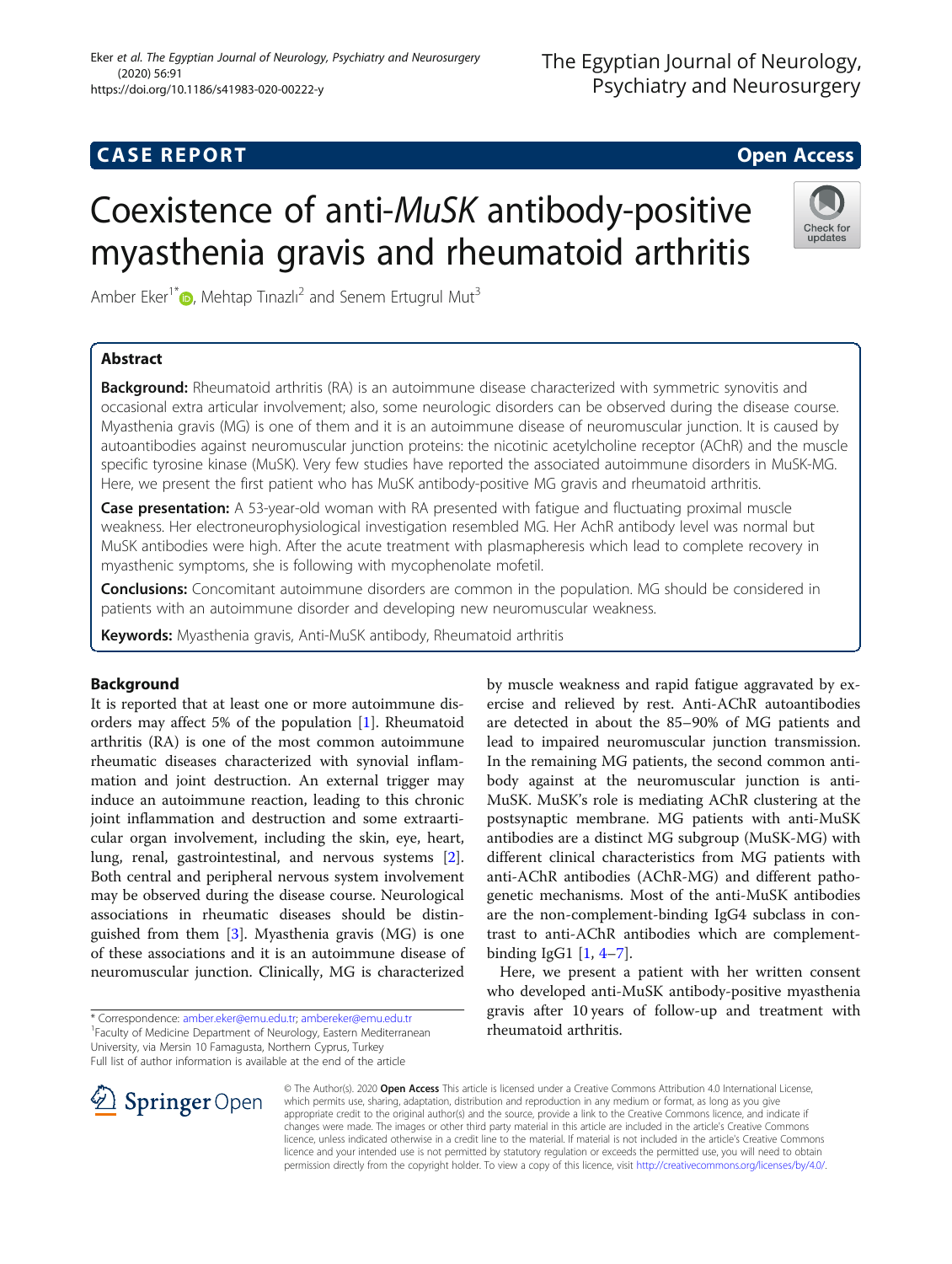#### Case presentation

A 53-year-old woman presented to the university hospital neurology department with fatigue and fluctuating proximal muscle weakness. In her past medical history, the patient had also described recurrent joint pain and morning stiffness especially in the metacarpophalangeal and proximal interphalangeal joints which lasted for up to 1 h, for about 10 years. C-reactive protein (CRP) levels were elevated to 4.05 mg/dl (normal < 0.05 mg/dl), and erythrocyte sedimentation rate (ESR) was 23 mm/h (normal < 20 mm/h). Anti-nuclear antibodies (ANA) and antibodies to extractable nuclear antigens (ENA) were not identified. Rheumatoid factor (RF) and anti-cyclic citrullined peptide were all negative. Rheumatoid arthritis was diagnosed according to 2010 American College of Rheumatology/European League Against Rheumatism Classification Criteria for RA by using a combination of her clinical, laboratory, and imaging features [\[8](#page-2-0)]. She said that she only used methotrexate for her arthritis treatment until her recent admittance; the vital signs were normal. Her initial neurologic examination revealed only 4/5 strength in both upper and lower extremities proximals. All cranial nerves were intact. No sensory impairment was noticed. Deep tendon reflexes were bilaterally normoactive in all areas. Babinski was negative. Her electroneurophysiological investigation with the Natus Synergy, Ireland, 2010 system showed significant decremental response in low frequencies in repetitive stimulation of left trapezius muscle (Fig. 1a). Stimulating single-fibre electromyography in right extensor digitorum communis revealed significant jitter which represents neuromuscular junction disorder (Fig. 1b). Her anti-acetylcholine receptor (AChR) antibody level was normal but anti-muscle-specific tyrosine kinase (MuSK) antibodies were high (1.82 nmol/L; normal < 0.05 nmol/L). Her thorax computed tomography did not show any thymic pathology. Because of rapidly progression of the weakness to the neck flexors and bulbar muscles, we performed 5 sessions of plasmapheresis. After the acute treatment of the symptoms, we observed complete recovery in myasthenic symptoms and we started oral steroid which was reduced and switched by mycophenolate mofetil.

#### **Discussion**

Patients affected by one autoimmune disorder have a higher risk of developing a second one, and the prevalence is higher in females than in males. MG patients have an increased risk of other autoimmune disorders compared to the rest of the population without MG. Autoantibodies that are characteristic for autoimmune disorders can be found in MG patients without any of the clinical symptom [\[9\]](#page-2-0). Furthermore the prevalence of manifest autoimmune disorders in patients with MG has



been reported in the ranges from 8.7 to 25% in the literature  $[4, 9-11]$  $[4, 9-11]$  $[4, 9-11]$  $[4, 9-11]$  $[4, 9-11]$  $[4, 9-11]$ . In a systematic review, they stated that autoimmune thyroid disease was the most frequent autoimmune disorder, occurring in 10% of MG patients [[9\]](#page-2-0). Other common autoimmune associates with MG are systemic lupus erythematosus (SLE), RA, dermatomyositis, polymyositis, and Addison's disease [\[1](#page-2-0)]. MuSK antibodies are present in 10–70% of all MG patients without AChR antibodies. Only few studies have reported the associated autoimmune disorders in MuSK-MG. An association between MuSK-MG and SLE or relapsingremitting multiple sclerosis (MS) has been suggested in previous reports [\[1](#page-2-0), [12](#page-2-0), [13](#page-2-0)].

Combined RA and MG occurrence has been calculated as 4% in a previous study with 75 MG patients [[4](#page-2-0)]. From the literature review only one RA patient who is treated with penicillamine has been reported to have MuSK antibody positivity besides the AchR antibodies [\[7\]](#page-2-0). Our patient had not received any treatment with penicillamine which